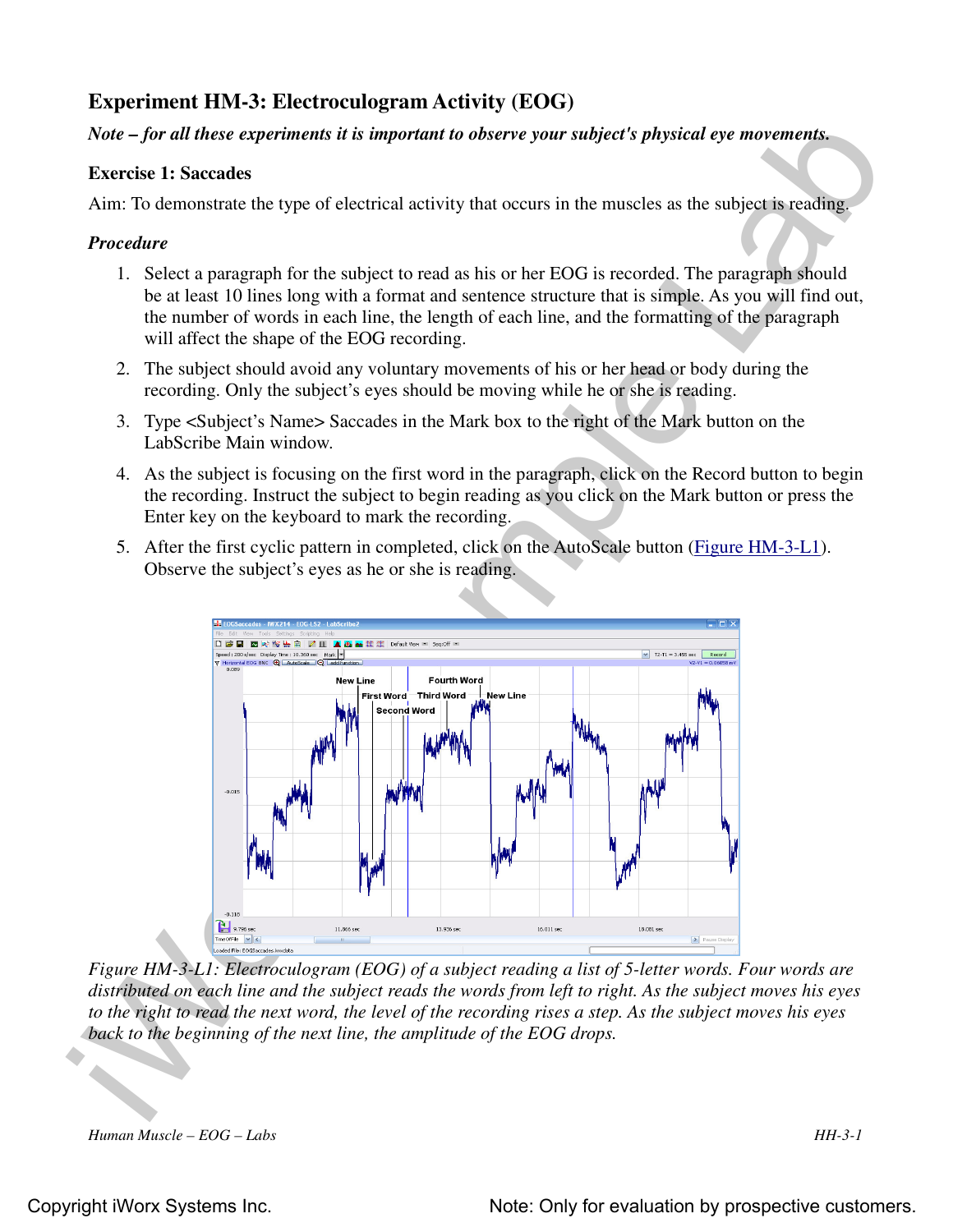- 6. Click Stop to halt recording when the subject has finished reading the paragraph.
- 7. Select Save As in the File menu, type a name for the file. Choose a destination on the computer in which to save the file, like your lab group folder). Designate the file type as \*.iwxdata. Click on the Save button to save the data file.
- 8. Type Slow Saccades in the Mark box to the right of the Mark button on the LabScribe Main window.
- 9. Instruct the same subject to move from word to word in the same paragraph using a slower saccadic movement.
- 10. Repeat Steps 4 through 6 while the subject reads slowly.
- 11. Select Save in the File menu.
- 12. Type New Paragraph in the Mark box to the right of the Mark button on the LabScribe Main window.
- 13. Instruct the same subject to read a paragraph with a more complex format, like a paragraph with multiple columns or more words per line.
- 14. Repeat Steps 4 through 6 while the subject reads the new paragraph.
- 15. Select Save in the File menu.

#### *Questions*

- 1. How does the pattern of the EOG recorded during the "slow saccadic" reading of the first paragraph compare to the normal reading of the same paragraph? How does the motion of the subject's eyes differ between these readings?
- 2. How does the pattern of the EOG recorded during the reading of the first paragraph compare to the pattern during the reading of the second paragraph? How do the paragraphs differ?

### **Exercise 2: VOR**

Aim: To demonstrate the type of electrical activity that occurs in the muscles as the subject remains focused on an image or word on a page while rotating his or her head from side to side.

*Note: Be sure to observe the subject's eye movements as well as the pattern of the recording.*

### *Procedure*

- 7. Select Sine As in the File menu, type a name for the file. Choose a desiination on the computer<br>in which is a see that in the speed highest photocol, besignate the file type as "a reading to which is a set that be seen 1. Select an image or word on a printed page upon which the subject can focus as the subject rotates his or her head from side to side. Pick an image or word that is distinct from the items on the rest of the page, it will be easier for the subject to focus on this target.
	- 2. Inform the subject to avoid any voluntary movements of his or her body during the recording. Only the subject's head should be moving while he or she is focusing on the target.
	- 3. Type <Subject's Name> VOR in the Mark box to the right of the Mark button on the LabScribe Main window.

*Human Muscle – EOG – Labs HH-3-2*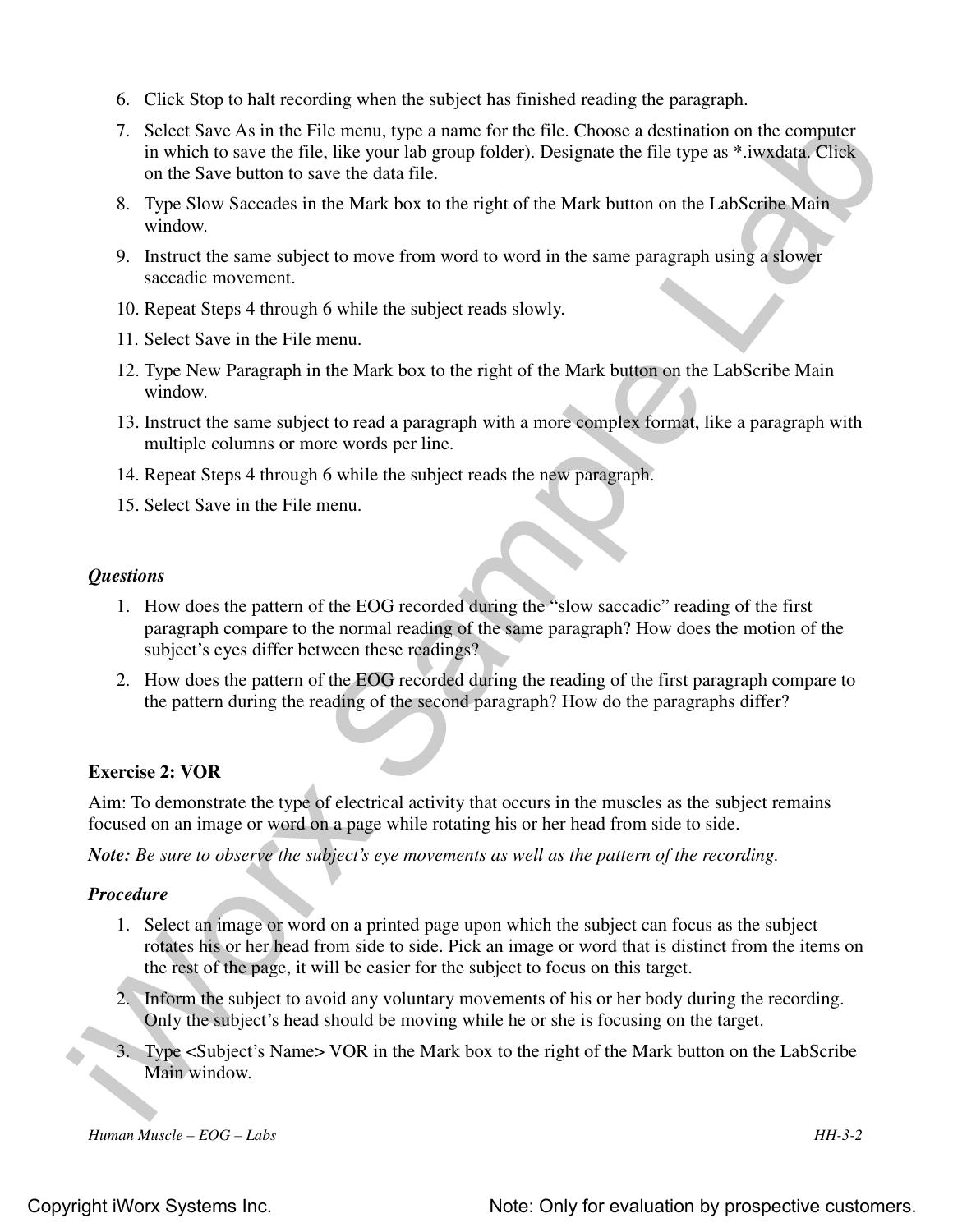- 4. As the subject is focusing on the image or word on the page and begins rotating his or her head side to side, click on the Record button to begin the recording. Click on the Mark button or press the Enter key on the keyboard to mark the recording.
- 5. After the first cyclic EOG pattern in completed, click on the AutoScale button (Figure HM-3- L2). Observe the subject's eyes as the subject is rotating his or her head.
- 6. Click Stop to halt recording when the subject has finished the exercise.
- 7. Select Save in the File menu.
- 8. Type <Subject's Name> Atypical VOR in the Mark box to the right of the Mark button on the LabScribe Main window.
- 9. Repeat Steps 4 through 6 on the same subject while he or she increases or decreases the degree or velocity of head rotation.
- 10. Select Save in the File menu.



*Figure HM-3-L2: Electroculogram (EOG) of a subject rotating his head from side to side as his eyes remain focused on the target.*

## *Questions*

- 1. How does the pattern of the EOG recorded while the subject is rotating his or her head slowly compare to the pattern during the period when the rotation of the head is to a different degree or with a different velocity?
- 2. Describe the motion of the subject's eyes during VOR. Is it smooth or saccadic?
- 3. Does the motion of the subject's eyes differ between VOR's of different degrees or velocities?

*Human Muscle – EOG – Labs HH-3-3*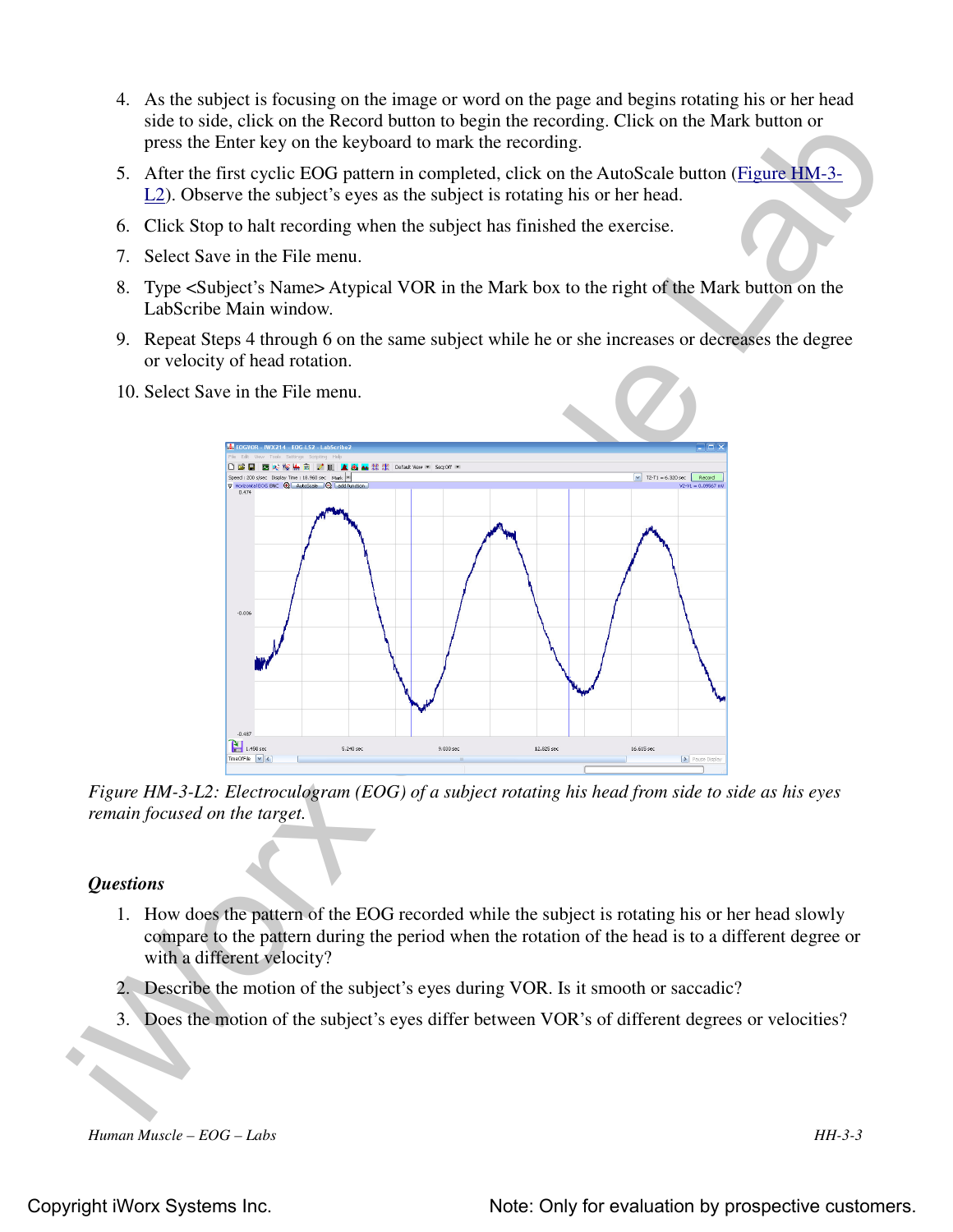## **Exercise 3: Pursuit**

Aim: To demonstrate the type of electrical activity that occurs in the muscles as the subject follows a moving target.

*Note: Be sure to observe the subject's eye movements as well as the pattern of the recording.*

## *Procedure*

- Ain: To demonstrate the type of electrical activity that necurs in the muscles as the subject follows a<br>Note: *De sure to observe the subject's* ope *movements* as well as the pattern of the recording<br>Note: *De sure to ob* 1. Suspend a target, like a tennis ball on a fine string, in front of a uniform background of a contrasting color, like a blackboard or a wall. Set the length of the string at about 3 feet. You should be able to swing the target from side to side like a pendulum.Inform the subject to avoid any voluntary movements of his or her head or body during the recording. Only the subject's eyes should be moving while he or she is following the target.
	- 2. Type <Subject's Name> Pursuit in the Mark box to the right of the Mark button on the LabScribe Main window.
	- 3. Pull the target to the side in preparation for its swinging like a pendulum; the subject should be focused on the target and ready to follow it when it is released.
	- 4. As the target is released and the subject begins following the target with his or her eyes, click on the Record button to begin the recording. Click on the Mark button or press the Enter key on the keyboard to mark the recording.
	- 5. After the first cyclic EOG pattern in completed, click on the AutoScale button (Figure HM-3- L3). Observe the subject's eyes as the subject is following the target.
	- 6. Click Stop to halt recording when the target has completed about 10 oscillations.
	- 7. Select Save in the File menu.
	- 8. Lengthen the string used suspend the target by a foot or more, so the target will swing more slowly.
	- 9. Type <Subject's Name> Slow Pursuit in the Mark box.
	- 10. Repeat Steps 4 through 7 on the same subject while the target swings slowly.
	- 11. Select Save in the File menu.

### *Questions*

- 1. How does the pattern of the EOG recorded while the subject is pursuing a fast moving target compare to the pattern during the pursuit of the slower moving target?
- 2. Describe the motion of the subject's eyes during pursuit. Is it smooth or saccadic?
- 3. How does the motion of the subject's eyes differ between pursuits of different velocities?

*Human Muscle – EOG – Labs HH-3-4*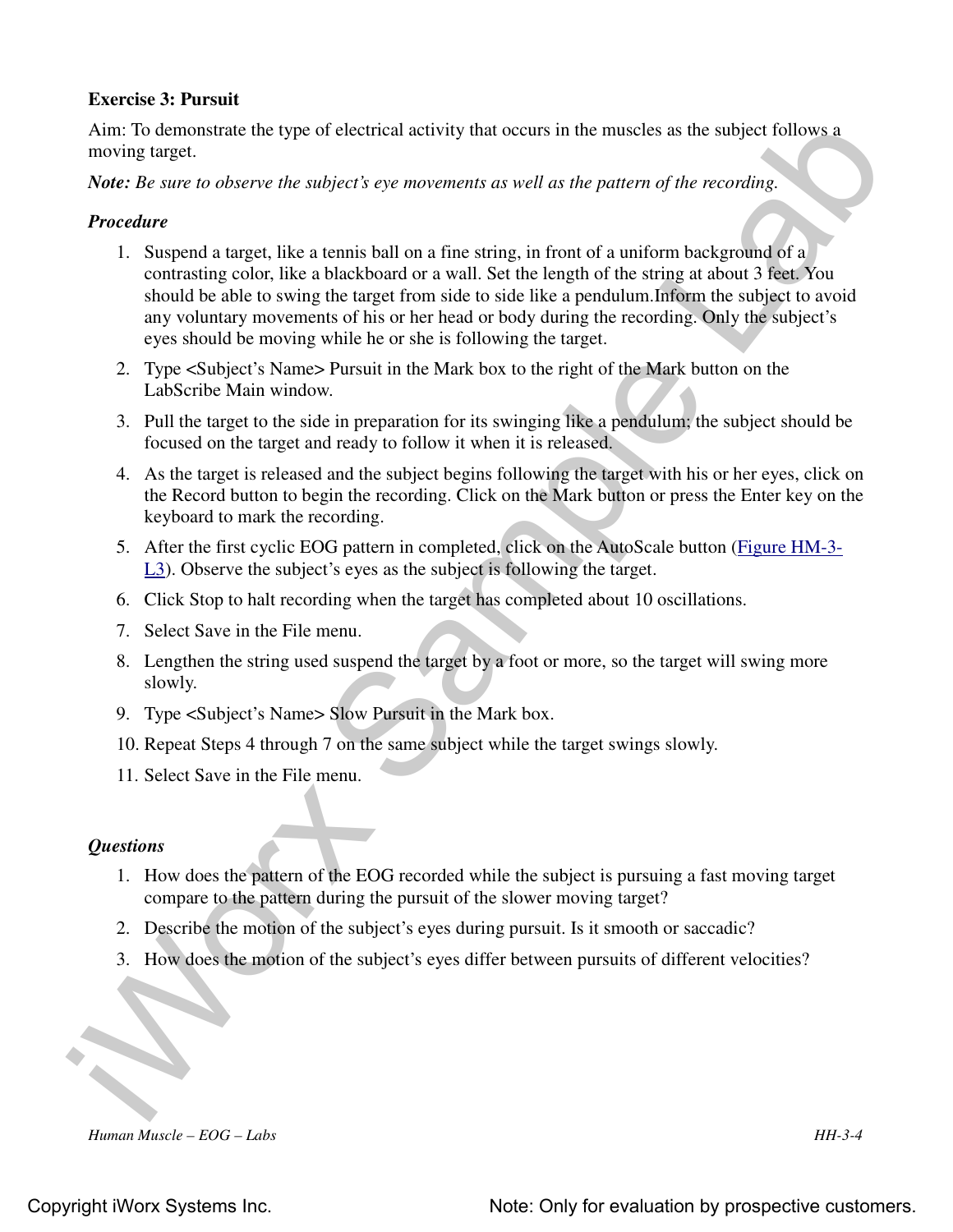

*Figure HM-3-L3: Electroculogram (EOG) of a subject following an oscillating target.*

## **Exercise 4: Vergence**

Aim: To demonstrate the type of electrical activity that occurs in the muscles as the subject focuses from a distant to a near target and back.

*Note: Be sure to observe the subject's eye movements as well as the pattern of the recording.*

### *Procedure*

- 1. Find two targets that are similar in size and shape. Place one target 2 to 3 feet in front of the subject. The second target should be twice the distance (4 to 6 feet) from the subject as the first target. The targets should be aligned so the subject can see both targets without moving his or her head or body.
- 2. Instruct the subject to:
	- Focus on the distant target for four seconds followed by focusing on the near target for four seconds.
	- Alternate focusing on the distant and near targets for four second periods throughout the recording.
	- Avoid any voluntary movements of his or her head or body during the recording. Only the subject's eyes should be moving while focusing on the near or distant targets.
- 3. Type <Subject's Name> C, for convergence, in the Mark box to the right of the Mark button on the LabScribe Main window.
- 4. As the subject is focusing on the distant target, click on the Record button to begin recording.
- 5. After the subject has focused on the distant target for four seconds, click on the Mark button or press the Enter key on the keyboard to mark the recording as you instruct the subject to move his or her focus to the near target for four seconds. Aligning both eyes to focus from a distant target to a near target is known as convergence.

*Human Muscle – EOG – Labs HH-3-5*